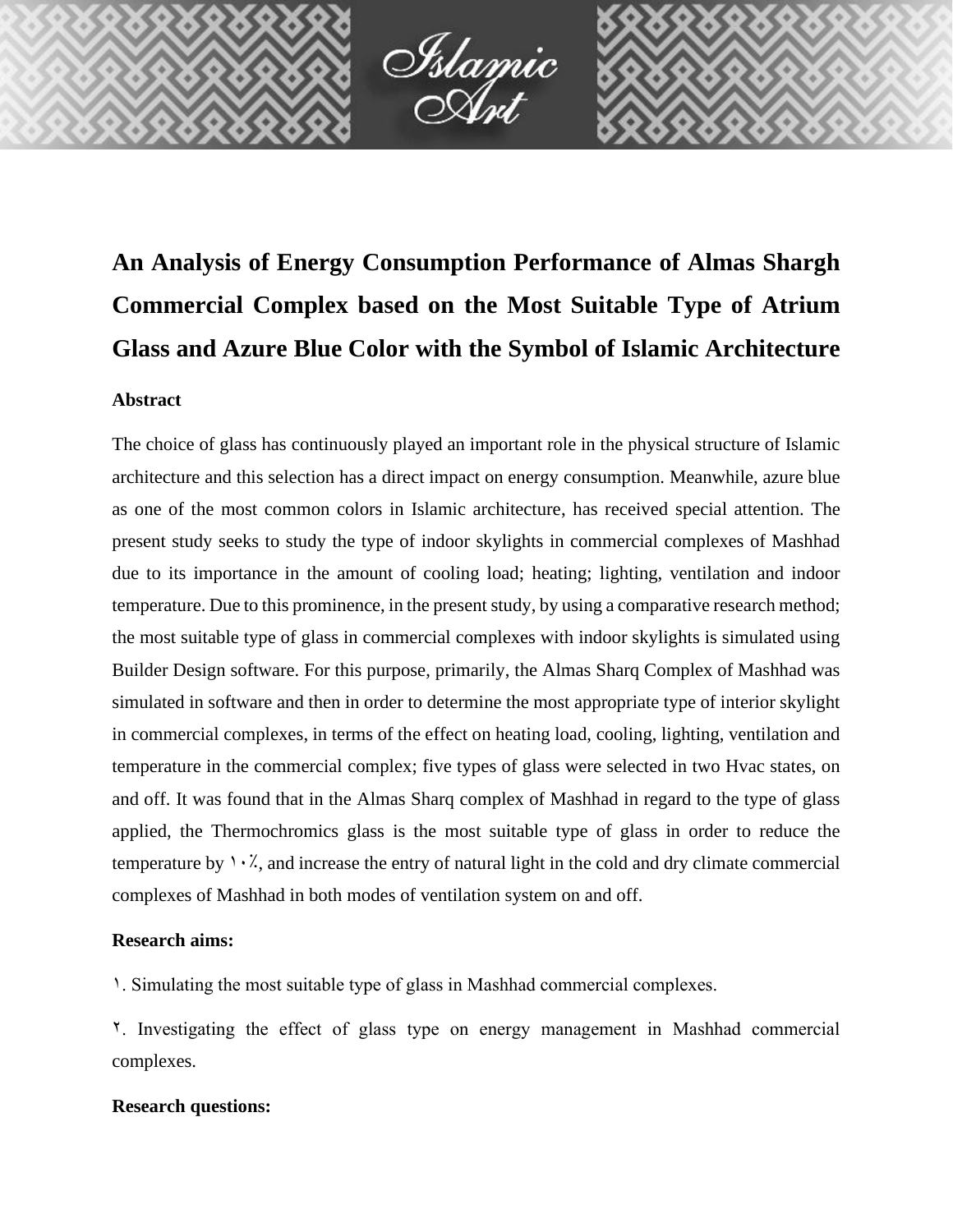1. What is the effect of the type of indoor skylight on energy flow management in Mashhad commercial complexes?

2. Considering the climate of Mashhad, what kind of glass is more suitable for use in commercial complexes?

**Keywords:** Indoor skylight, Glass, Thermal comfort, Climatic performance, Energy consumption simulation.

#### **Introduction**

In the last decades of the twentieth century, following the energy and environmental crises, the need to reduce energy consumption and environmental pollutants was agreed upon by most countries in the world. About  $\circ \cdot \cdot \circ$  of the world's energy consumption is accounted for by buildings, and  $\gamma$ . So this amount is used in commercial buildings today. In the past, the atrium was called the central courtyard, which was surrounded by adjoining rooms. In modern architecture, the atrium refers to a large, open space that is often several stories high and is covered by a glass roof or large windows, or both. In the late 19th century, natural lighting was consciously introduced to increase light, in which atriums played a valuable role. Atrium allows natural light to penetrate into the center of the dark areas of adjacent rooms, reducing the need for artificial light energy and maximizing the benefits of receiving direct solar energy. In addition, the atrium forms a suitable middle space between the interior and exterior to create a connection between the floors of the building. Skylights actually act as a filter against the effects of adverse environmental factors such as rain, snow, wind and other similar elements. At the same time, they permit the use of favorable environmental factors such as sunlight, fresh air and scenery and reduce heat loss from adjacent spaces.

These spaces have been observed in all the great civilizations of the world with a physical transformation from the central Iranian courtyards and porches and rooms without Roman roofs to stores and green spaces inside the towers. After determining the greenhouse effect in glass spaces and the accumulation of heat in the confined space below, methods for using it for heating in winter and cool ventilation for summer in buildings without the use of mechanical installations and with the subject of systems with solar statics have been developed. The amount of energy received depends on the climatic conditions of the environment, the orientation of the building and the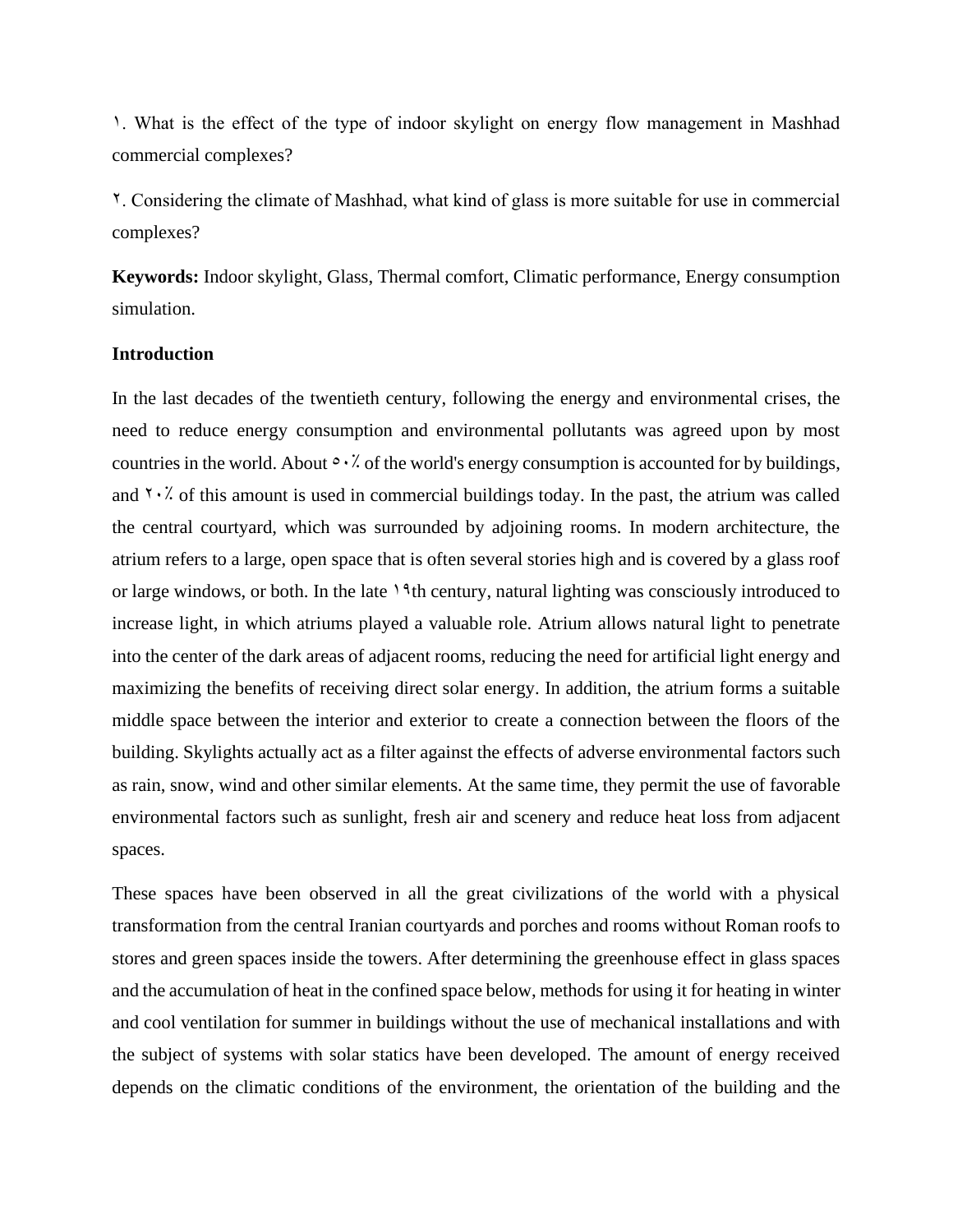physical characteristics of the structure, but the land that increases the area of the skylight due to the variety of uses and functional needs, and its volume is increased in the same proportion and large areas coating glass has potentially adverse effects due to overheating, heat loss from its surfaces, lack of airtightness, thermal lamination, chimney effect and glare. In addition, the interaction of physical and environmental conditions on skylights on the one hand and the internal conditions of spaces adjacent to skylights, safety and installation issues on the other hand, has faced designers with complex factors. Since reducing energy consumption and using environmental forces in an integrated design requires comprehensive decisions, atriums have been studied from different perspectives and in different climatic conditions.

The purpose of this study is to analyze the performance of indoor skylights in cold and dry climate commercial buildings in order to optimize energy consumption. Therefore, the hypothesis proposed to achieve this goal is that by identifying the most appropriate type of indoor skylight in commercial buildings in cold and dry climates can reduce energy consumption by up to  $\gamma \cdot \gamma$ .

In the fifties, John Portman, who invented the use of interior skylights in hotels and commercial spaces; examined the atriums in commercial spaces and compared the fun and open atriums, which provide a suitable view of the floors and surfaces of the building. Atrium features in commercial complexes include: space for green spaces and fountains, games, conferences, chats and coffee shops. In this regard; Maria Wall uses the term glass-covered spaces for all spaces with skylights and greenhouses with balconies, porches and central courtyards. She attributed the different perceptions of the thermal performance of indoor skylights to the strong dependence of these spaces on the outside climatic conditions and the incompatibility of the physical properties of the skylight with the ambient conditions. Also, in a study conducted in  $\gamma \cdot \gamma$  by Gilani et al., who analyzed the thermal layering of buildings using CFDs, it was found that by reducing air conditioning systems, it is possible to identify and control the layer. Thermal insulation in the interior of the building achieved more efficient efficiency and air conditioning control. Leila Mousavi and her colleagues in  $\gamma \cdot \gamma$  studied the thermal layering of the atrium as a natural ventilation and using its solutions in the design and found that the provision of fresh air using natural ventilation with inactive systems it can improve the thermal layering and ventilation of the atrium [ $\mathcal{N}(2)$ ]. Carlsen also found in ( $\mathcal{N}(2)$ ) that: The potential advantage of some interior skylights is that: they can reduce the overall surface area of the building. Since heat transfer is usually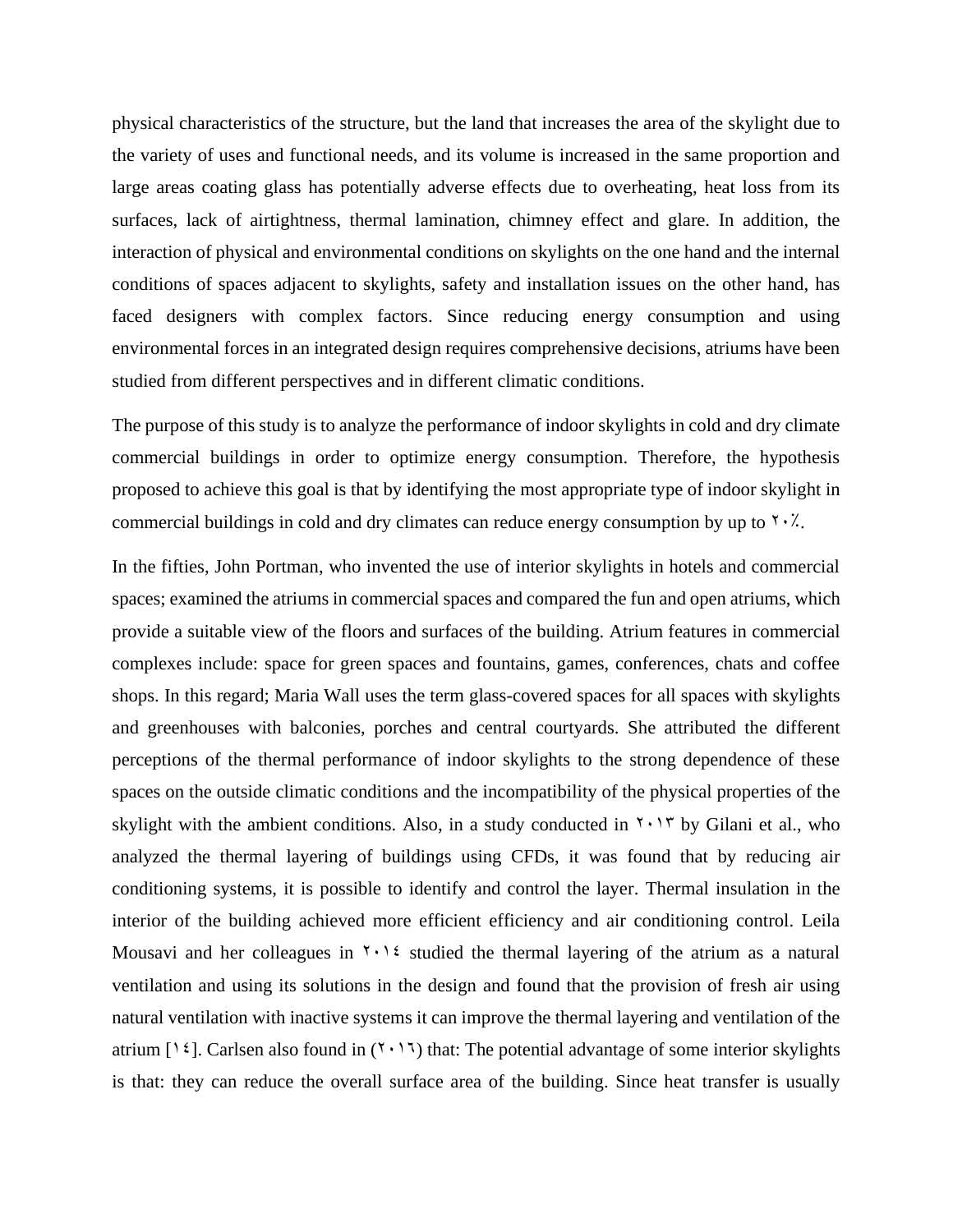directly proportional to the building surface, this reduction can provide a path to energy savings  $[102]$ . In  $[115]$ . Suzanne Bajrakaria simulated thermal stratification in atriums by confirming the appearance of early models and found that a relatively stable ESP-r model could accurately thermal stratify in atriums. It simulates a lot and for this purpose, in addition to the initial heat transfer, it uses computer simulation software: a) the capacity to perform simulations with time steps of up to  $\cdot$  minutes; b) the ability to model mass flow; c) solar radiation transmission capacity from the first point of impact. The validation process of the model showed the value of thermal data for days with different weather conditions. A simulation model that provides good results for one-day weather data is not necessarily good results for other days' weather data. Therefore, validation studies for atrium modeling should be based on experimental data for at least two days with different climatic conditions. In  $\gamma \cdot \gamma$ , Farhoudi also looked at how sunlight enters the rectangular atriums directly and found that if the walls of an adjoining room and the windows were well designed, there would be a difference in the penetration of natural light between the upper floors and the middle area can be minimized. This means that there is an exchange between cheaper construction and uniform natural light for areas near the atrium floor.

The present research is applied in terms of simulation research method and based on an experimental process, field measurement and comparative analysis. First, a general study of the climatic conditions of the central region, cold and dry climate and how to install indoor skylights in commercial complexes and the amount of cooling, heating, lighting, ventilation and temperature in Mashhad and then Almas Shargh commercial complex with internal skylight in the center of the building (covered with green polycarbonate glass in the body of the skylight and truss-shaped structure); was selected as a case study. In the next stage, by Design Builder simulator software, which has an energy-analyzer plus engine and is able to analyze and calculate the cooling, heating, lighting, comfort and ventilation loads in buildings; On and off with HVAC for one year was measured. (To determine the amount of energy consumption in the building and thermal comfort in both off and on of HVAC systems.) The time of measurements is from April to March  $\gamma \cdot \gamma$ and the amount of brightness is considered according to the Ashri  $\mathfrak{c} \cdots$  luxury standard.

#### **Conclusion**

In this study, the importance of energy consumption to reduce the energy consumption transferred from windows into the atrium in the Almas Sharq Commercial Complex in Mashhad was discussed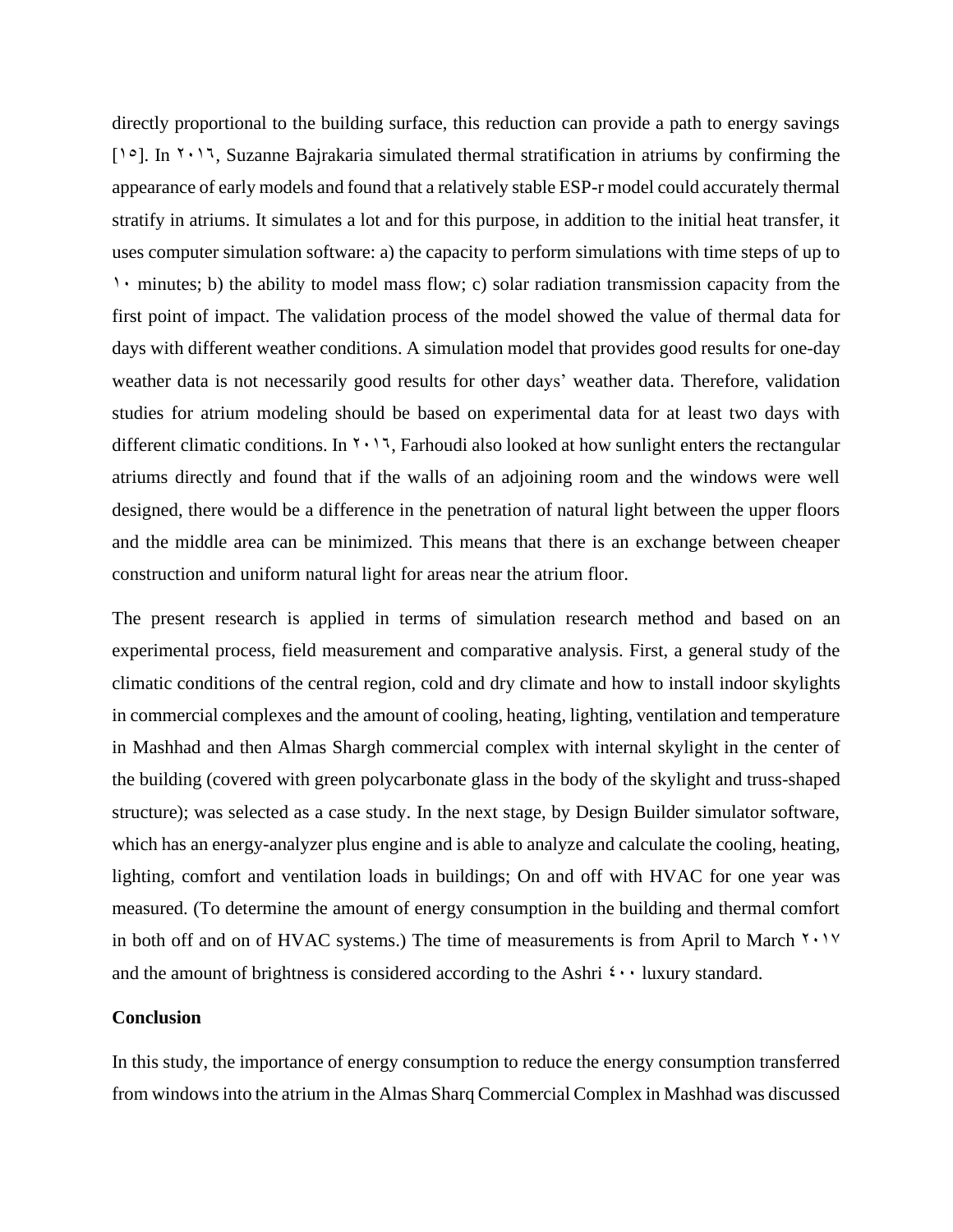and in this regard to achieve an optimal type of window that has the lowest energy consumption and Provide maximum thermal comfort for visitors to the commercial complex in cold-weather climate; annual solar gain, cooling, heating, lighting and ventilation were examined. In this way; due to the importance of optimizing energy consumption in commercial complexes, five types of glass (clear glass, green glass with a thickness of  $\bar{y}$  to  $\bar{y}$  mm filled with air gas in the middle layer, polycarbonate glass, thermochromics glass, green single layer glass with a thickness  $\bar{y}$  mm and  $\bar{z}$ layer Leo film glass) were selected and simulated in Design Builder software to replace the interior skylight of the Almas Sharq Commercial Complex. It should be noted that all simulations were performed in both HVAC on and off modes and it was found that in HVAC mode off (despite the inability of the building to provide thermal comfort), the building has a better performance than on HVAC. In HVAC mode, all of the glass had a natural ventilation size and the brightness of the polycarbonate glass currently used in the Almas Sharq Commercial Complex; Has the least amount of natural light. While calculating the heating load and cooling consumption of the glass building; Thermochromic glass has the lowest cooling load in the building and polycarbonate glass has the lowest heating load in the Almas Sharq commercial building. In this regard; In HVAC mode, thermochromic glass has the lowest heat and Leo glass has the lowest relative humidity. For this reason, the most suitable glass in commercial complexes of Mashhad; Thermochromic glass with more ventilation and lighting, lower temperature and cooling energy consumption and slightly higher heating energy consumption; Compared to other alternative glass and glass, it is a case sample (polycarbonate). In addition to the functional aspect, this type of glass is also used aesthetically.

All cases performed in the present study seek to achieve the following:

- Creating a relationship between the type of interior skylight and the amount of energy consumption (heating, cooling, lighting and ventilation)

- Selecting the most suitable type of glass in order to achieve thermal comfort and optimize energy consumption in cold and dry climates in commercial complexes with indoor skylights.

- Guiding the relevant designers, engineers and architects to improve the thermal performance of indoor skylights in commercial complexes of cold and dry climate, as well as energy efficiency and comfort of clients.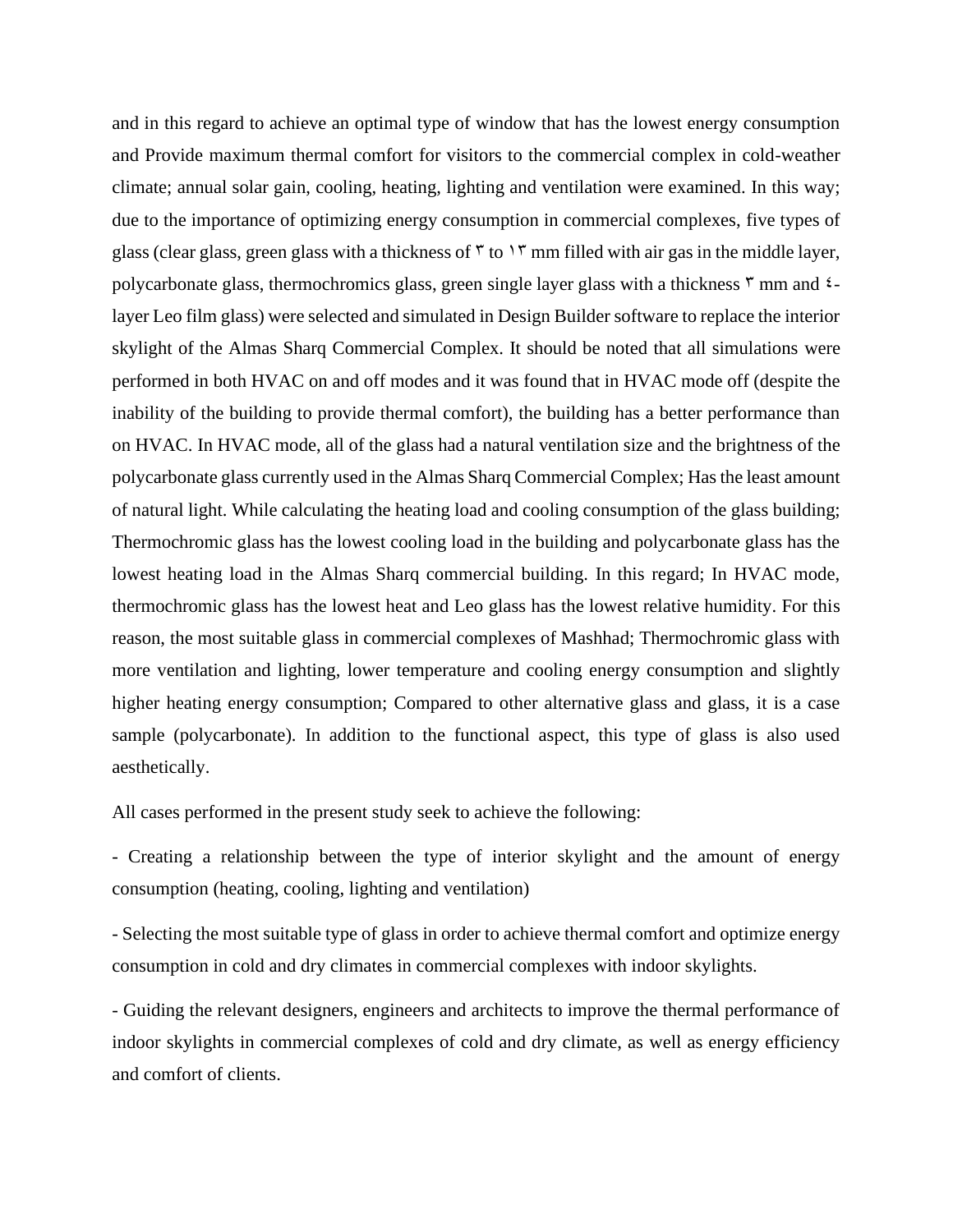- Developing simple and low cost solutions to reduce building energy consumption and overall operating costs.

- Providing experimental measurements for the development of future algorithms and confirm existing simulation models.

The present study shows the best type of glass in order to achieve optimization of energy consumption and thermal comfort in indoor skylights of commercial complexes in Mashhad with cold and dry climate and the conditions obtained from this study can be used for other commercial complexes with skylights. In addition, in order to measure the reduction of energy consumption, architectural capabilities such as appropriate materials and forms, as well as the dimensions of the interior skylight should be considered.

#### **References**

Mahmoudi Zarandi, Mahnaz.  $(Y \cdot Y)$ . Atriums and problems of central skylights in today's Iranian architecture, the book of light in the art of architecture and urban planning, Tehran: Tehran University Press. [In Persian]

Mehrabi, Jahangir; Kazemian, Farhad  $(Y \cdot Y)$ . "Effective factors in reducing energy consumption in commercial-recreational complexes in the direction of sustainable architecture (Case study: Mahmoudabad city)", the second national conference on research findings in civil engineering, architecture and urban planning, Gorgan. [In Persian]

Tahabaz, Mansoura; Jalilian, Shahrbanoo.  $(1 \cdot \cdot \cdot)'$ . Principles of Climate Compatible Architecture Design in Iran, Tehran: Shahid Beheshti University Press. [In Persian]

Q.Luo.  $(1 \cdot 1)$ . Modeling of opening characteristics of an atrium in natural ventilation, Massachusetts Institute of Technology

J.Fernandes, C. Pimenta, R. Mateus, S. Silva, L. Bragança.  $(7 \cdot 1)$ . Contribution of portuguese vernacular building strategies to indoor thermal comfort and occupants 'perception, Buildings,  $\circ$  $(21727-1772)$ 

S.D.Christensen.  $(1 \cdot \xi)$ . A Model for Analyzing Heating and Cooling Demand for Atria Between Tall Buildings.